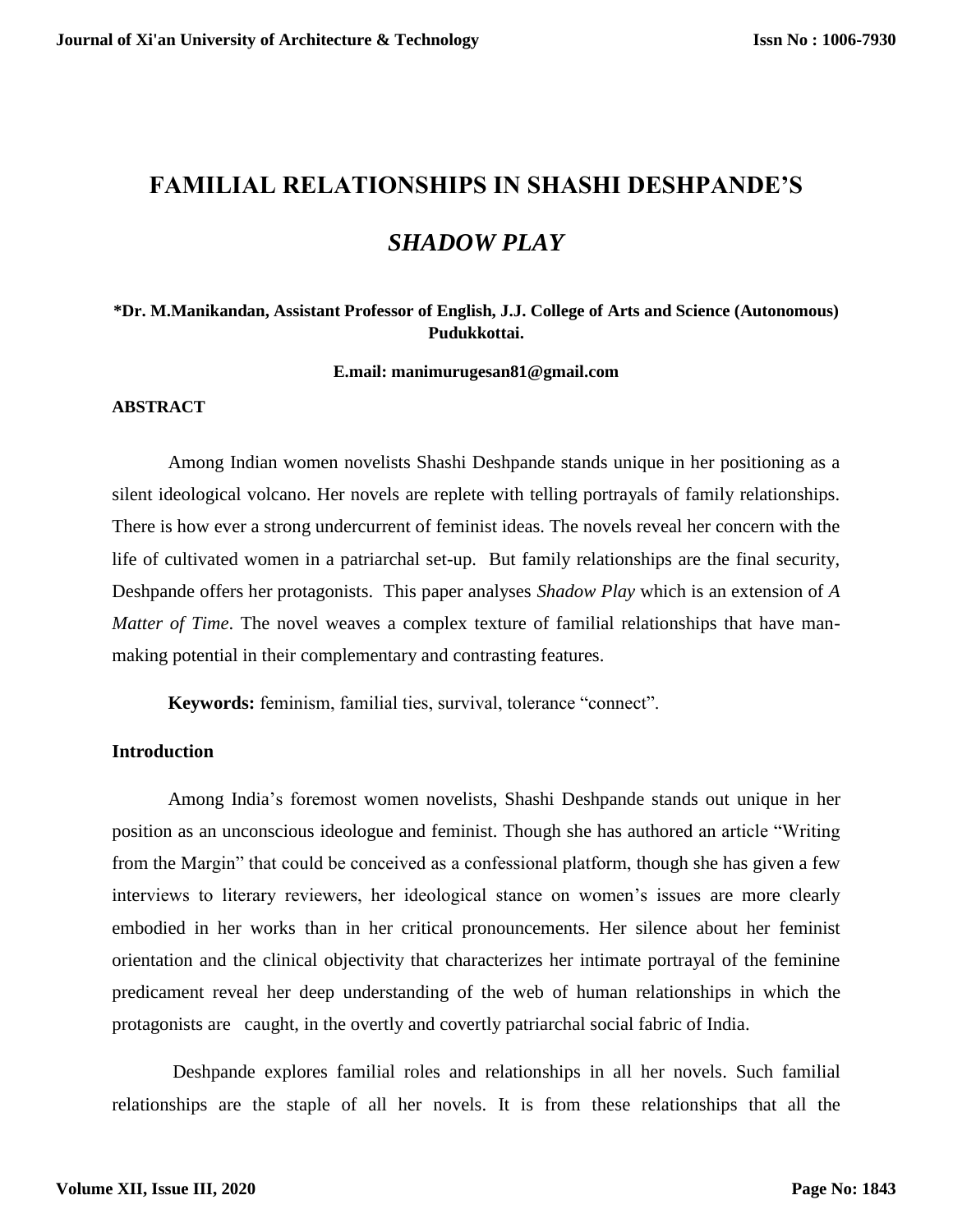complications and resolutions of the plots of Deshpande's novels emanate. The family is portrayed as a snare as well as a crucible for self- formation, modification and growth. All Deshpande's novels exemplify this. In the *Shadow Play* we find this creative alchemy at work.

The *Shadow Play* was designed as a sequel to an earlier novel *A Matter of Time.* In the acknowledgements appended to the novel, Deshpande records:

> *A Matter of Time*, an earlier novel of mine, contained some vague glimpses of the future. I left it there, but the characters didn't forget my promise to reveal their future and, years later, came knocking at my door. And so *Shadow Play*, which takes up their story about ten years later (*Shadow Play,304*)

The note reveals the characters in search of the author, but the import of the work is much wider. The *Shadow Play* narrates a multi familial, multi generational saga of the building up and breaking up of familial relationships. The relationships portrayed are of a complementary nature, each supplementing, modifying or enriching the others. They represent the whole gamut of human passions in their pristine heights and corresponding depths. The writer employs a fine admixture of parallelism and contrast, providing almost a Brechtian sweep to the situations and characters in their interrelation.

Deshpande works through a variety of characters, situations, locales and belief systems to project her message on how we are shadows fixed in multiple roles to seek a reality through self and mutual confirmation, validation and support. We seek to know what others are and in the process stumble upon our own real or imagined selves. It is a quest for identity which is elusive and in various stages of perpetual formation and re-formation. The quest is incomplete. As Deshpande writes:

> All novels, even the longest ones, have to come to an end. But the story goes on. Intrepid travellers in space and time, we are constantly moving on an endless road of which we know neither the beginning nor the end. Each one of us imagines that we are unique, that our journeys are like none other. Unaware, too, that we are hurtling towards an unknown future, we continue to live as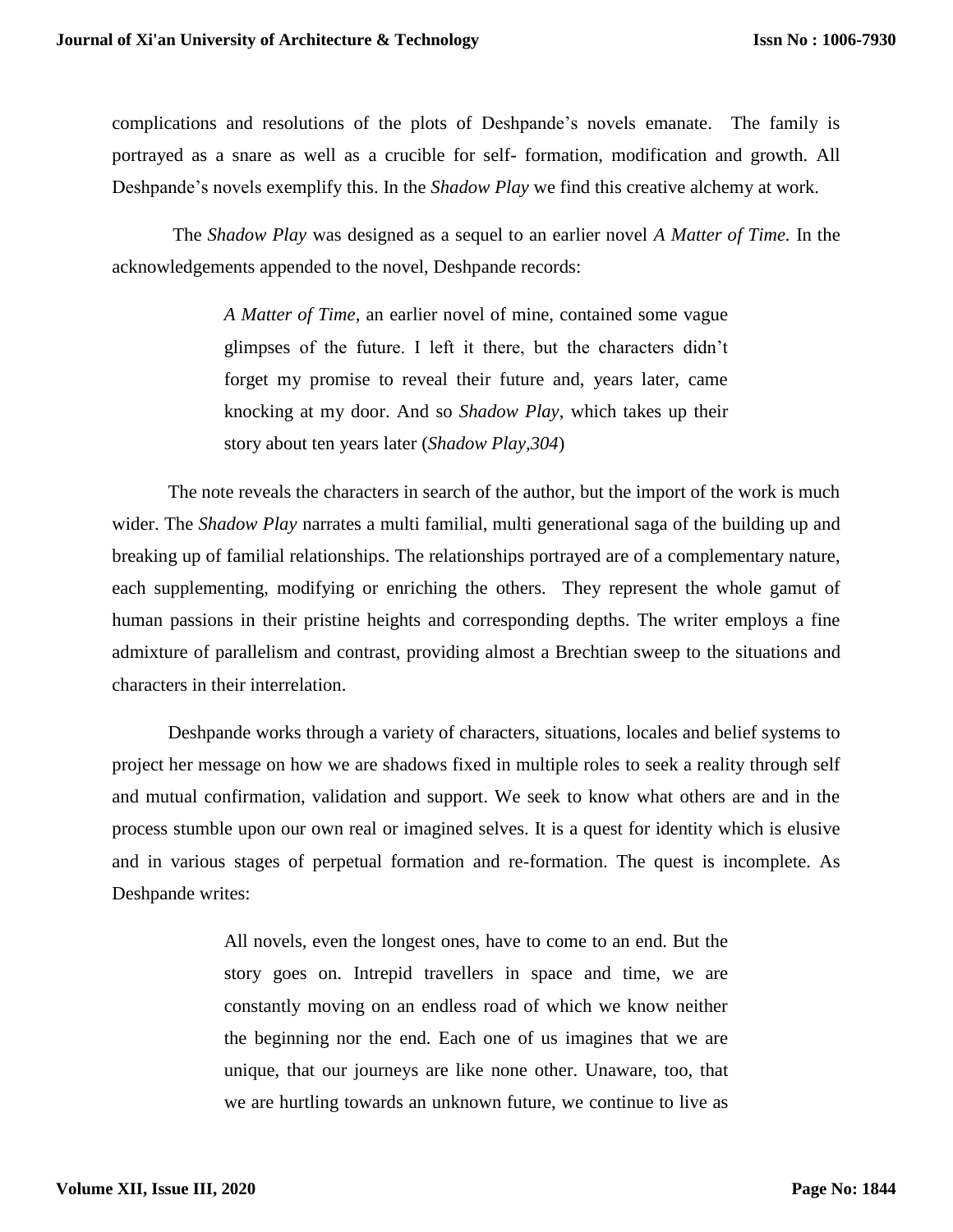if this moment, this little slice of time given to us, is for ever. Perhaps we are fortunate that the future is unfathomable, that it remains dark. … even the novelist's crystal ball, wayward and unreliable at the best of times, and smudged by much handling, yields very little, though the clouded and misty surface does allow some space for the imagination. The little space suffices to round off this (the) story (*SP,301*)

This shows the novelist in the confessional. Life is nebulous. As Virginia Woolf comments:

> Life is not a series of gig lamps symmetrically arranged; life is a luminous halo, a semi- transparent envelope surrounding us from the beginning of consciousness to the end. Is it not the task of the novelist to convey this varying, this unknown and uncircumscribed spirit, whatever aberration or complexity it may display, with as little mixture of the alien and external as possible? We are not pleading merely for courage and sincerity; we are suggesting that the proper stuff of fiction is little other than custom would have us believe it. (Virginia Woolf: *"Modern Fiction"* in *The Common Reader,* 1925)

Identifying the human passage through life, the novelist has necessarily to make use of human relationships as a torch towards the truth. Deahpande has made use of familial relationships in a masterful way in *Shadow Play*.

What strikes us about the novel is the wide range of familial and human relationships in their complementary and contrasting correlation. We have Gopal and his daughters - Aru, Charu,and Seema. They get a second chance to reconcile and rebuild through a sort of *Paschatap and Prayaschitta.* In the elder generation, we have Kalyani, Premi and Goda. Among the men we have Rohit, Nikhil, Hrishi. The inter-relationships among these characters, their care and concern for each other are finely portrayed. Many of the relationships show a fine balance of conflicting attitudes, and mutual non- interference, lest old wounds should sour the present.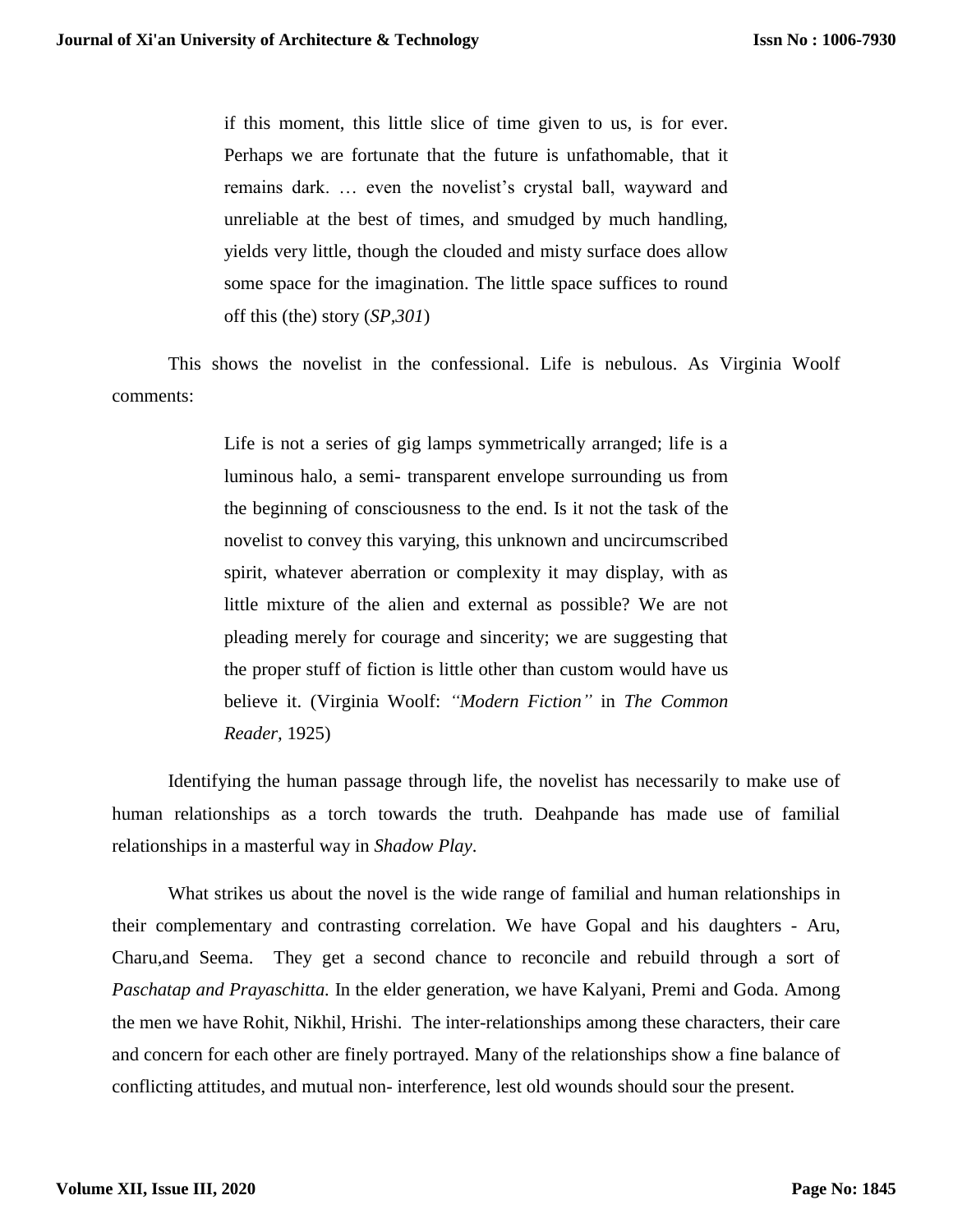To add variety and a fascinatingly fuller presentation of character, Deshpande has a wider range of familial relationships like those of Kasturi and her kin, Surekha, Nagma, Tressa, Ramu and past references to the previous generation like Vithalrao and Manorama, Kalyani and Shripati and Sumi and Gopal. Such relationships enlarge the crucible of action and explore how changes in society impact individuals and families. We are treated to a bomb blast and a gang rape that puts all relationships out of order, setting in motion a series of adaptations and modifications of the fine balance of life. And this 'home in the world' element enlarges the canvas of the novel. But Deshpande does not stray into ideological considerations of right and wrong. She is confined to the family domain. Well meaning individuals, Deshpande's characters do not explode, implode or surrender, but manage to survive all calamities.

This is because in Deshpande's novels the family serves as a kind of straining sieve and training ground, distilling the essence of the human personality. In *Shadow Play* especially, familial relationships shape and reshape the characters making them finer individuals. In this novel, the characters are given a second chance to ruminate on and undo past wrongs. In the aftermath of Sumi's death, Gopal comes to the house, not as a visitor, but stays on at the behest of Kalyani. His reasons for leaving his family are explained as protectiveness, having caught it hot with a controversial publication that triggers retribution from a group of offended extremists.

In *Shadow Play,* Gopal forges a new relationship with his daughters. Aru appears to have forgiven him and Seema almost becomes his protégé. Similarly Seema, from whom not much is expected, turns out to be a commercial success as a model in fashion - designing. We do not hear much of Charu, beyond the fact that she is happily married to Hrishi and has a son. The couple is just presented as visitors. Aru and Rohit battling with childlessness are seen as unable to decide on adoption but they do not seem to be unduly concerned. Their professional life keeps they busy. Social issues like adoption and the legal nuances of divorce are hinted at but they are not allowed to overthrow the domestic familial focus of the novel.

But the bomb blast that kills Terrsa and the rape of Seema jolt the characters out of their normal routine. As a parallel, runs the story of Kasturi and her chequered family life and her excursions into politics at Jogipura. Thus there is an interweaving of the private and the public and we find Deshpande's characters surviving through sheer tolerance and the will to stick together. The lesson seems to be that familial human relationships are the only refuge that can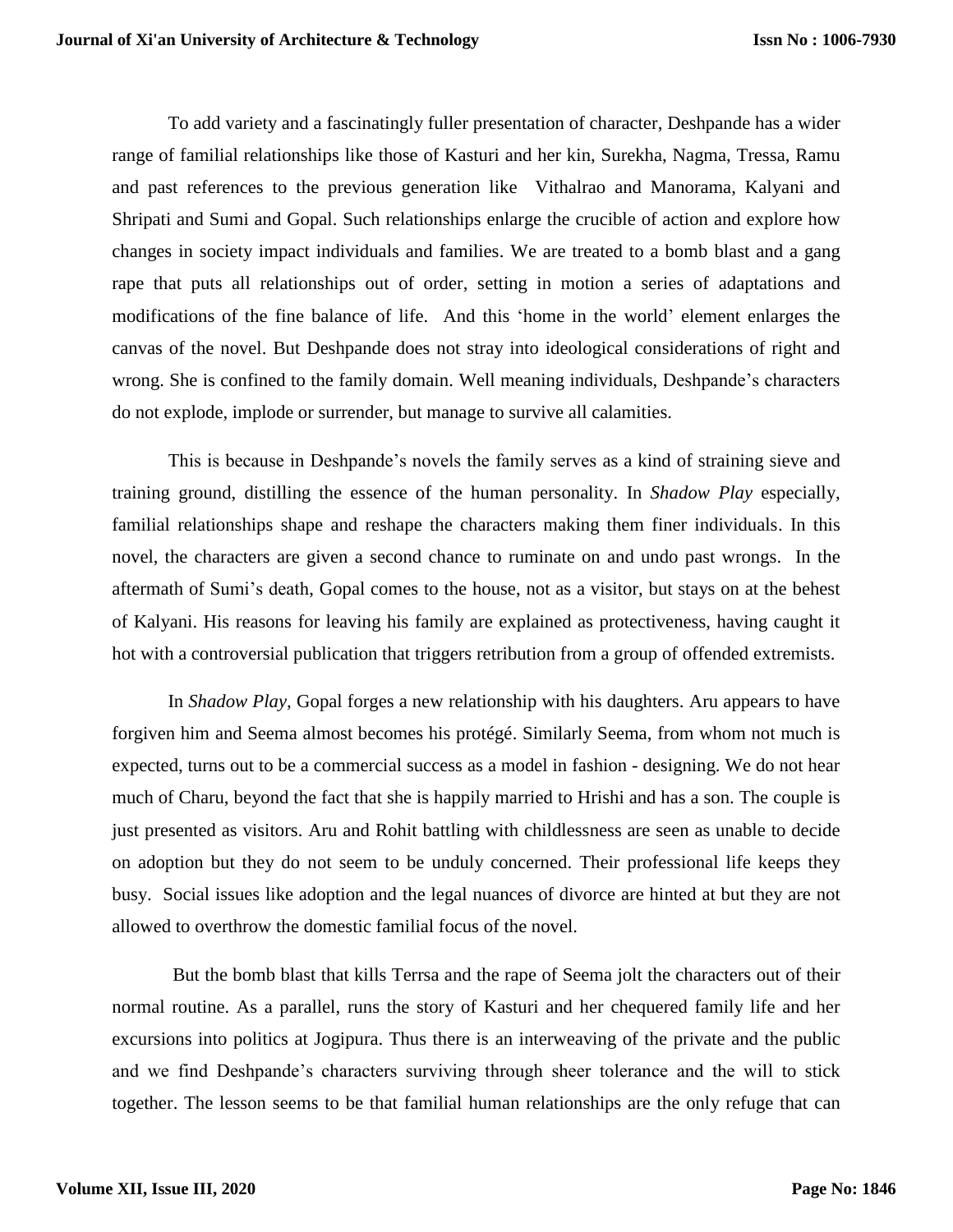help survival in a strife- torn world- a Fosterian emphasis on the personal as against the political. It is this emphasis that enables Aru to appreciate Seema's stand on not making an issue of her cruel rape. The feminist lawyer falls in with her victimized sister who proceeds to Mumbai to pursue her career, as if nothing has happened.

Life has to be played out in the shadow of the protective family where mutual bonds survive against all odds to equip one for the real battles in the outside world. The title *Shadow Play* seems to suggest the spirit of tolerance and mutual give and take, an attitude of 'forget and forgive' and the spirit of compassion and conciliation that should inform right familial relationships so that individuals develop the fortitude and forbearance needed to face the harsh realities of the outside world from which evil and violence cannot be wished away. What matters is the spirit to move on as suggested in another title of Deshpande's. To realize that human life is a cosmic *Shadow Play*, one needs only a little time to think and understand. It is all *A Matter of Time.*

The message seems to be what E.M. Forster stresses in his superscription to *A Passage to India* - "only connect". We find Gopal pointing to this

> There is a better self inside us, that the need to love is an intrinsic part of us, so that we can care even about strangers- I had to go a long way to see this miracle of our humanity, to understand that an invisible umbilical cord connects us to all of humanity (*SP,57*).

### **Conclusion**

Life goes on at the cosmic level following its own rhythm in spite of our petty, prejudices, jealousy, misconstructions and misadventures. Life is beyond all–isms and ideologies. So the Shadow Play of life on earth and in human society should be treated for what it is worth, through a spirit of compromise and acceptance. Life goes on, only on this premise.